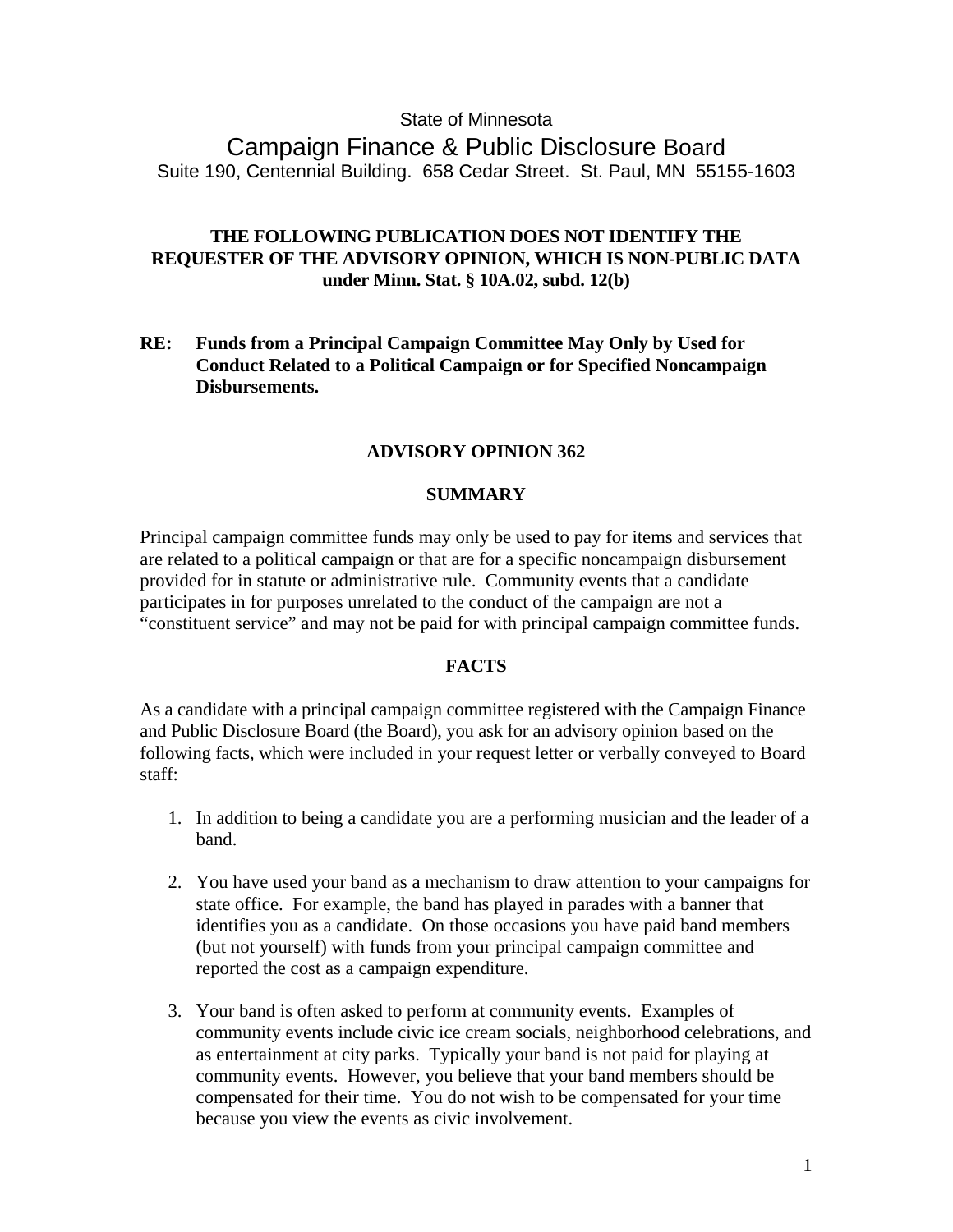- 4. During a noncampaign year and until adjournment of the legislature during a campaign year you have paid band members for playing at community events with funds from your principal campaign committee and reported the cost as a noncampaign disbursement. You have classified the payments as a noncampaign disbursement because you do not perform for the purpose of campaigning for reelection.
- 5. After adjournment of the legislature during a campaign year you have paid band members for playing at community events with funds from your principal campaign committee and reported the cost as a campaign expenditure. The nature of the community event and the purpose for your bands participation in the event does not change during a campaign year. However, you categorize the payments to band members as campaign expenditures because you are a candidate at the time you play at the events and may benefit politically from your band's participation.

### **ISSUE ONE**

May you use principal campaign committee funds to pay your band members for playing at campaign events and classify the cost as a campaign expenditure?

#### **OPINION**

Yes. Minn. Stat. §10A.01, subd. 9, defines "campaign expenditure" in part as "..a purchase or payment of money or anything of value, or an advance of credit, made or incurred for the purpose of influencing the nomination or election of a candidate.." The band is used as a mechanism to draw attention to the campaign and enhance campaign events. Payments to band members for playing at campaign events are a permitted use of campaign funds.

In most instances the cost of paying the band members to play at campaign events would be classified as a campaign expenditure. The exception is provided in Minn. Stat. §10A.01, subd. 26 (5), which states that the payment of costs associated with providing entertainment at a fund-raising event to benefit the candidate should be classified and reported as noncampaign disbursements.

#### **ISSUE TWO**

May you use principal campaign committee funds to pay your band members for playing at "community events" and classify the cost as a noncampaign disbursement?

#### **OPINION**

No. The funds of a principal campaign committee may only be used for the campaign purposes listed in Minn. Stat. §211B.12, or the list of noncampaign disbursements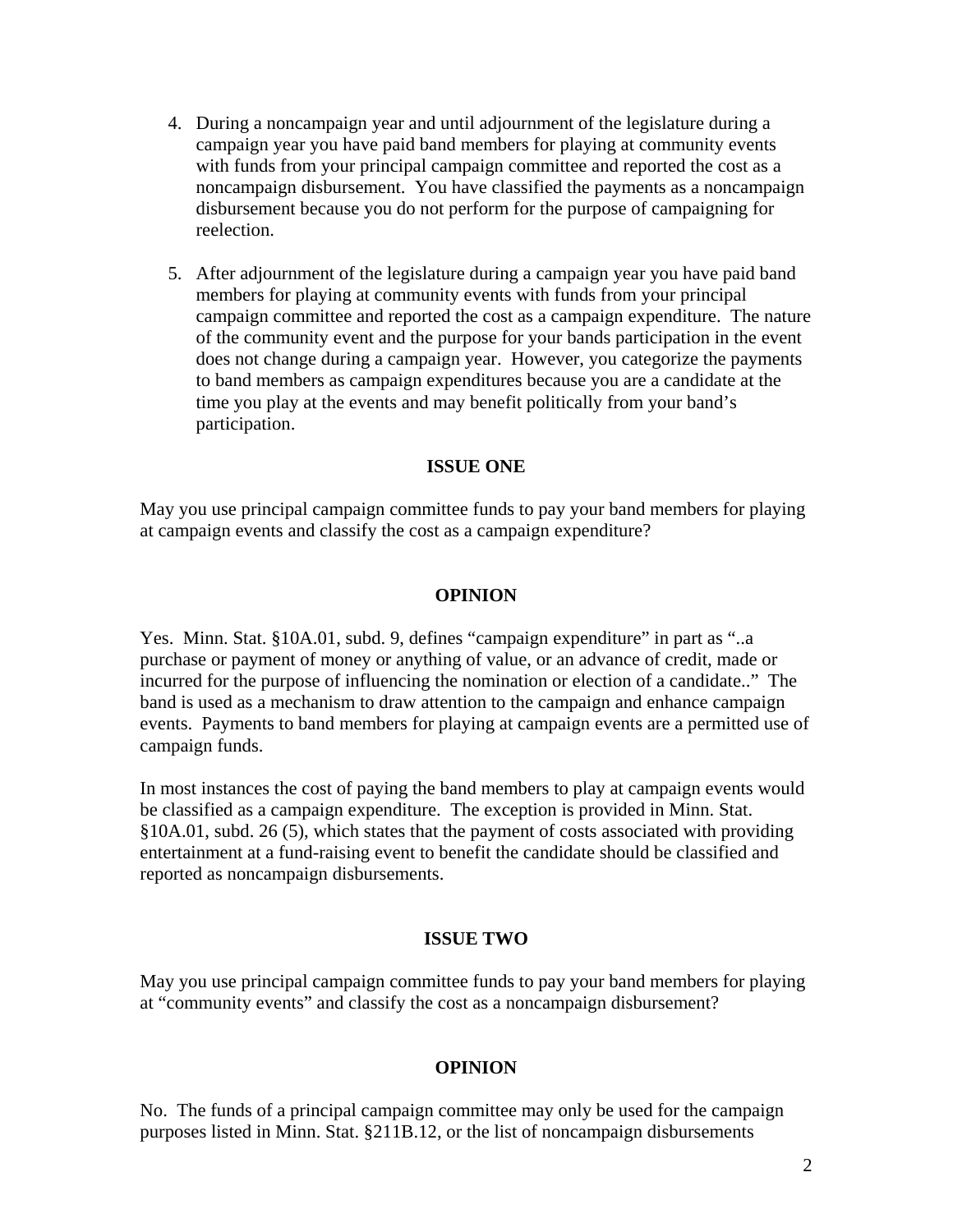provided in Minn. Stat. \$10A.01, subd. 26, and Minnesota Rules 4503.0900. Of the permitted noncampaign disbursements the only classification that might be used to justify payments to band members for playing at events unrelated to the campaign is "services for a constituent". However, Minnesota Rules 4503.0100, Subp. *6,* precludes that classification. This rule defines services for a constituent and provides in part that constituent services "..does not include gifts, congratulatory advertisements, charitable contributions, or similar expenditures."

It is the Board's view that when the band plays at community events without compensation it is providing a gift to the community. While providing the gift of music and entertainment to the community is laudable, it is not an activity that may be supported with principal campaign committee funds.

The Board notes that Minn. Stat. \$21 1B.12 allows candidates to use funds from their principal campaign committee to make charitable contributions of not more than \$50 to any charity annually. If the community organizations are charitable organizations either registered as such with the Office of the Attorney General under Minn. Stat. \$ 309.52, or exempt from registration under Minn. Stat. § 309.515, your committee could pay up to \$50 per charity annually for band members to play at community events.

#### **ISSUE THREE**

May you use principal campaign committee funds to pay your band members for playing at "community events" and classify the cost as a campaign expenditure?

#### **OPINION**

No. As provided in the facts of this request the nature of the community events and the reason for your band's participation in the events does not change from non-election year to election year. While it may be that you will incidentally benefit from increased name recognition and good will for your band's participation in the community event, the purpose of the event remains nonpolitical. Almost all types of community activity, from coaching a child's soccer team to participation in religious services, provide name recognition and a certain amount of good will to the participant. A candidate cannot be expected to view all community activity as being for the purpose of seeking election and account for their participation as a campaign expenditure paid for with principal campaign committee funds.

Activities that may not be categorized as a campaign expenditure or a noncampaign disbursement must not be paid for with principal campaign committee funds. The candidate must reimburse the principal campaign committee for payments to band members for events unrelated to the conduct of the campaign.

Issued October 15,2004

 $\overline{$ Wil Fheeel, Chair campaign Finance and Public Disclosure Board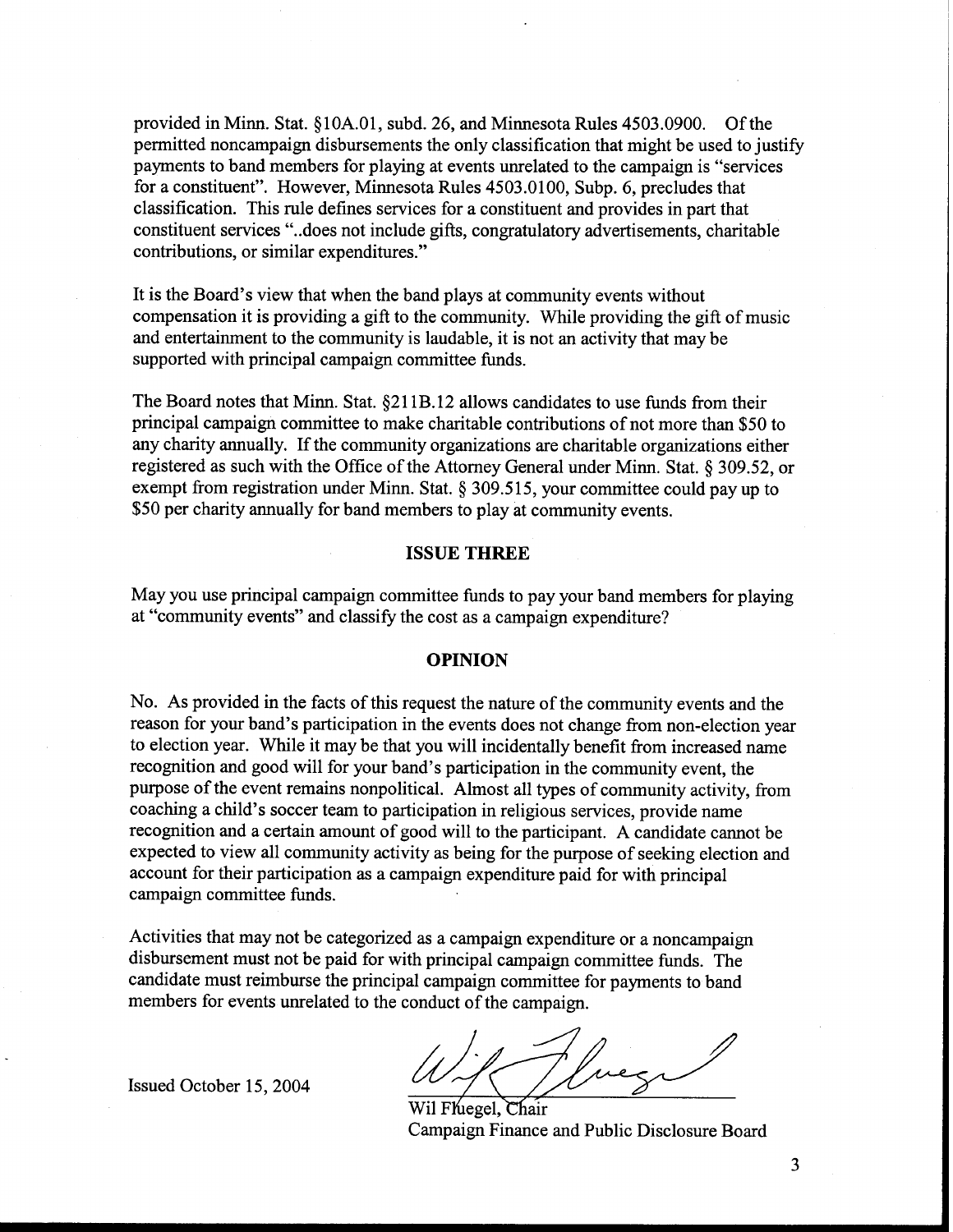## **Cited Statutes and Administrative Rules**

## **10A.01 Definitions**

**Subd. 9. Campaign expenditure.** "Campaign expenditure" or "expenditure" means a purchase or payment of money or anything of value, or an advance of credit, made or incurred for the purpose of influencing the nomination or election of a candidate or for the purpose of promoting or defeating a ballot question.

An expenditure is considered to be made in the year in which the candidate made the purchase of goods or services or incurred an obligation to pay for goods or services.

An expenditure made for the purpose of defeating a candidate is considered made for the purpose of influencing the nomination or election of that candidate or any opponent of that candidate.

Except as provided in clause (1), "expenditure" includes the dollar value of a donation in kind.

"Expenditure" does not include:

(1) noncampaign disbursements as defined in subdivision 26;

 (2) services provided without compensation by an individual volunteering personal time on behalf of a candidate, ballot question, political committee, political fund, principal campaign committee, or party unit; or

 (3) the publishing or broadcasting of news items or editorial comments by the news media.

**Subd. 26. Noncampaign disbursement**. "Noncampaign disbursement" means a purchase or payment of money or anything of value made, or an advance of credit incurred, or a donation in kind received, by a principal campaign committee for any of the following purposes:

(1) payment for accounting and legal services;

(2) return of a contribution to the source;

(3) repayment of a loan made to the principal campaign committee by that committee;

(4) return of a public subsidy;

 (5) payment for food, beverages, entertainment, and facility rental for a fund-raising event;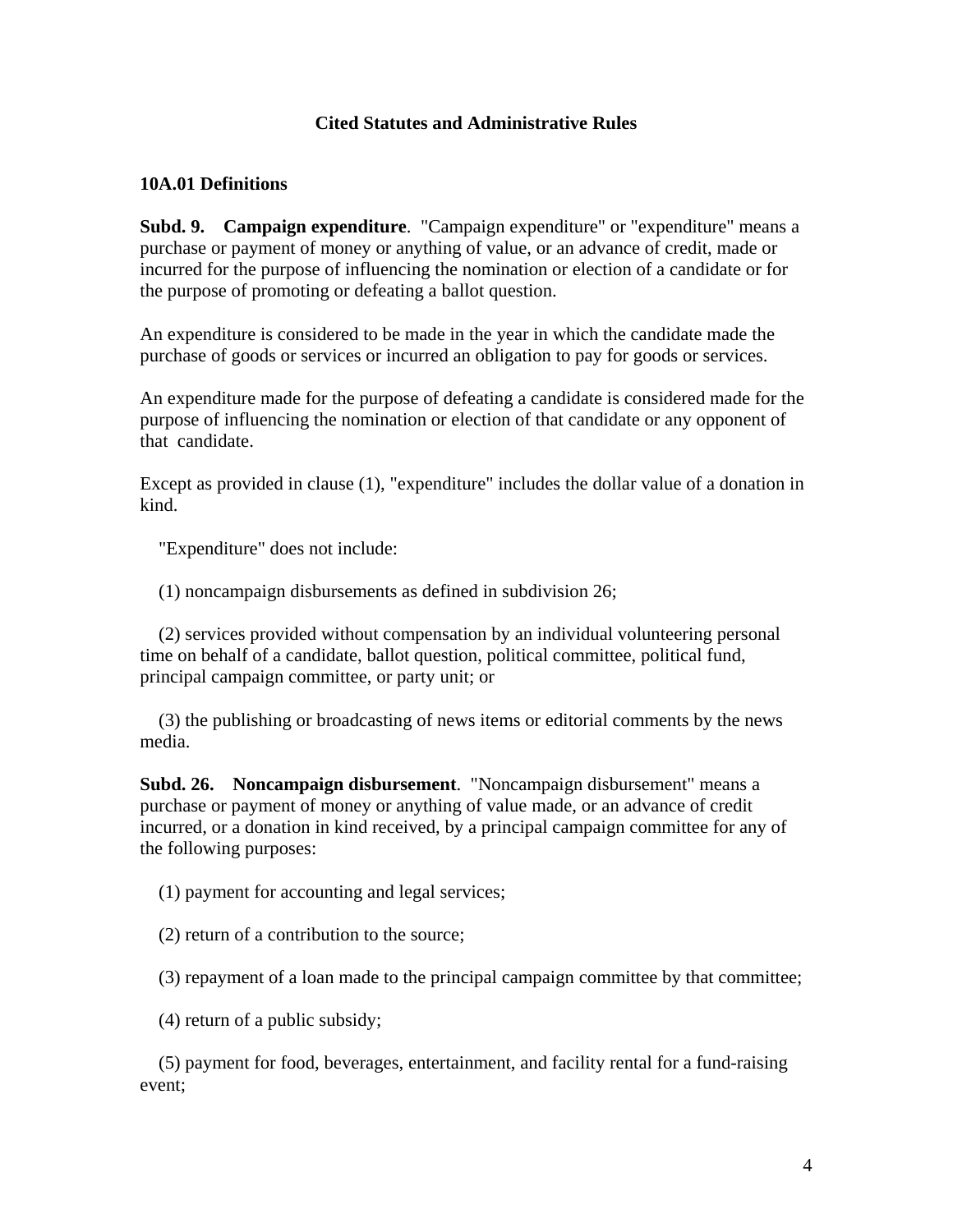(6) services for a constituent by a member of the legislature or a constitutional officer in the executive branch, performed from the beginning of the term of office to adjournment sine die of the legislature in the election year for the office held, and half the cost of services for a constituent by a member of the legislature or a constitutional officer in the executive branch performed from adjournment sine die to 60 days after adjournment sine die;

 (7) payment for food and beverages provided to campaign volunteers while they are engaged in campaign activities;

 (8) payment of expenses incurred by elected or appointed leaders of a legislative caucus in carrying out their leadership responsibilities;

 (9) payment by a principal campaign committee of the candidate's expenses for serving in public office, other than for personal uses;

(10) costs of child care for the candidate's children when campaigning;

(11) fees paid to attend a campaign school;

 (12) costs of a postelection party during the election year when a candidate's name will no longer appear on a ballot or the general election is concluded, whichever occurs first;

(13) interest on loans paid by a principal campaign committee on outstanding loans;

(14) filing fees;

(15) post-general election thank-you notes or advertisements in the news media;

 (16) the cost of campaign material purchased to replace defective campaign material, if the defective material is destroyed without being used;

(17) contributions to a party unit; and

 (18) other purchases or payments specified in board rules or advisory opinions as being for any purpose other than to influence the nomination or election of a candidate or to promote or defeat a ballot question.

The board must determine whether an activity involves a noncampaign disbursement within the meaning of this subdivision.

A noncampaign disbursement is considered to be made in the year in which the candidate made the purchase of goods or services or incurred an obligation to pay for goods or services.

#### **211B.12 Legal Expenditures.**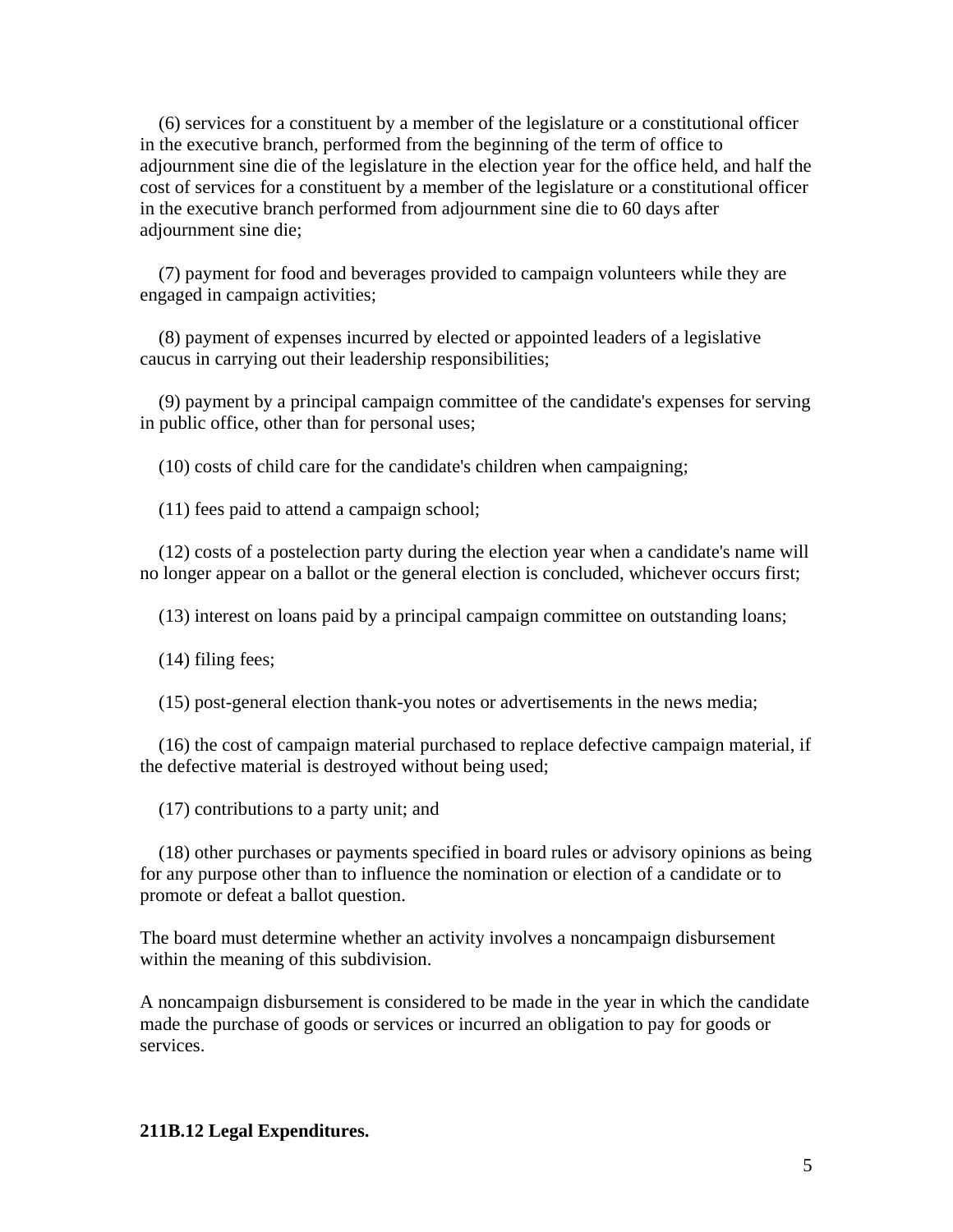Use of money collected for political purposes is prohibited unless the use is reasonably related to the conduct of election campaigns, or is a noncampaign disbursement as defined in section  $10A.01$ , subdivision 26. The following are permitted expenditures when made for political purposes:

(1) salaries, wages, and fees;

- (2) communications, mailing, transportation, and travel;
- (3) campaign advertising;
- (4) printing;

 (5) office and other space and necessary equipment, furnishings, and incidental supplies;

(6) charitable contributions of not more than \$50 to any charity annually; and

 (7) other expenses, not included in clauses (1) to (6), that are reasonably related to the conduct of election campaigns. In addition, expenditures made for the purpose of providing information to constituents, whether or not related to the conduct of an election, are permitted expenses. Money collected for political purposes and assets of a political committee or political fund may not be converted to personal use.

#### **4503.0100 DEFINITIONS**.

**Subp. 6**. **Services for a constituent; constituent services**. "Services for a constituent" or "constituent services" means services performed or provided by an incumbent legislator or constitutional officer for the benefit of one or more residents of the official's district, but does not include gifts, congratulatory advertisements, charitable contributions, or similar expenditures.

### **4503.0900 NONCAMPAIGN DISBURSEMENTS**.

 Subpart 1. **Additional definitions**. In addition to those listed in Minnesota Statutes, section 10A.01, subdivision 26, the following expenses are noncampaign disbursements:

A. transportation, meals, and lodging paid to attend a campaign school;

 B. costs of campaigning incurred by a person with a disability, as defined in Minnesota Statutes, section 363.01, subdivision 13, and which are made necessary by the disability;

 C. the cost to an incumbent or a winning candidate of providing services to residents in the district after the general election in an election year for the office held;